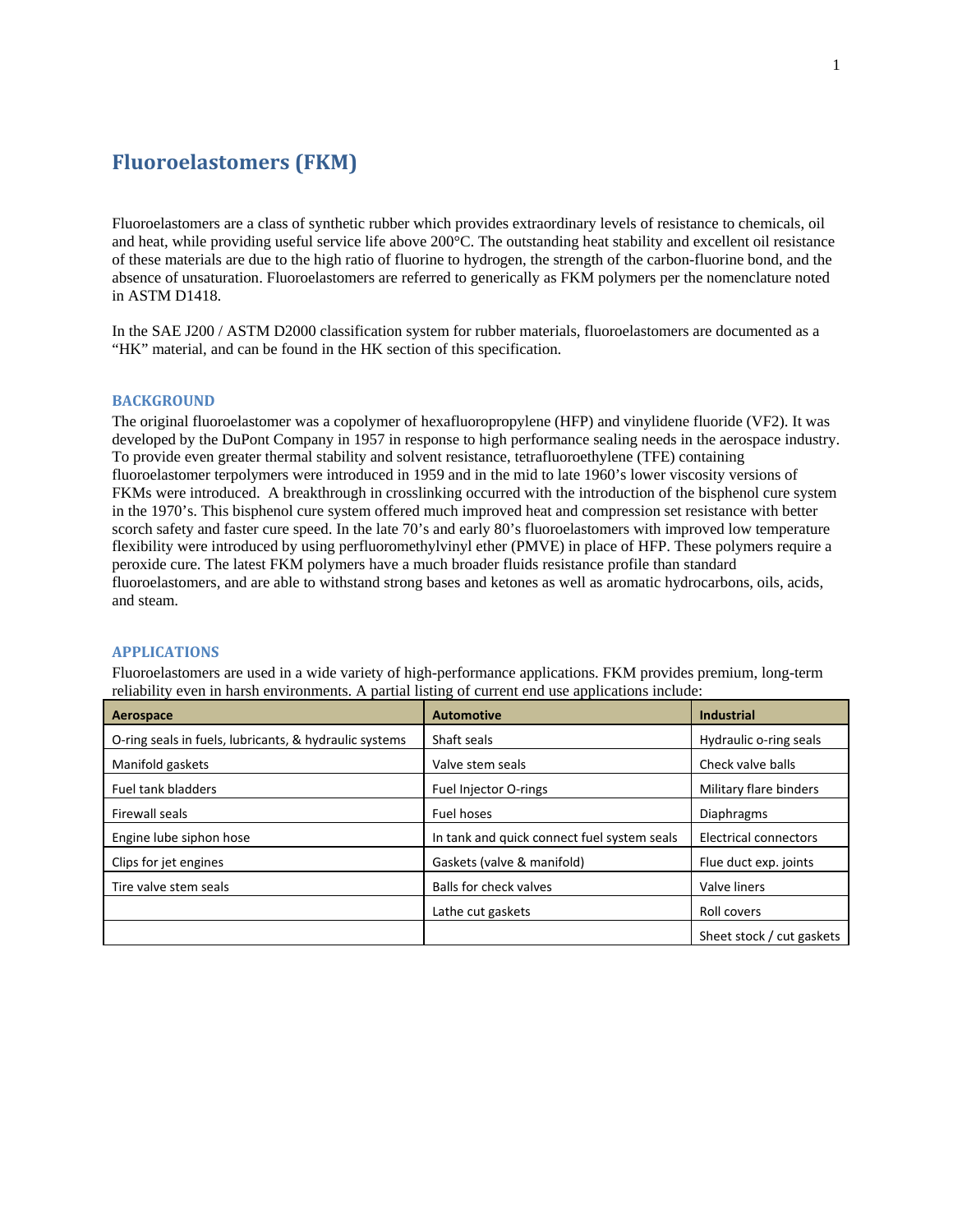



Fuel hose lined with FKM

FKM O-rings and seals for fuel injectors

# **ATTRIBUTES OF FKM**

Fluoroelastomers are a family of fluoropolymer rubbers, not a single entity. Fluoroelastomers can be classified by their fluorine content, 66%, 68%, & 70% respectively. Fluoroelastomers having higher fluorine content have increasing fluids resistance derived from increasing fluorine levels. Peroxide cured fluoroelastomers have inherently better water, steam, and acid resistance.

Since one of the primary attributes of fluoroelastomers is its fluids resistance, it is necessary to define the capability of each type of FKM to various environments.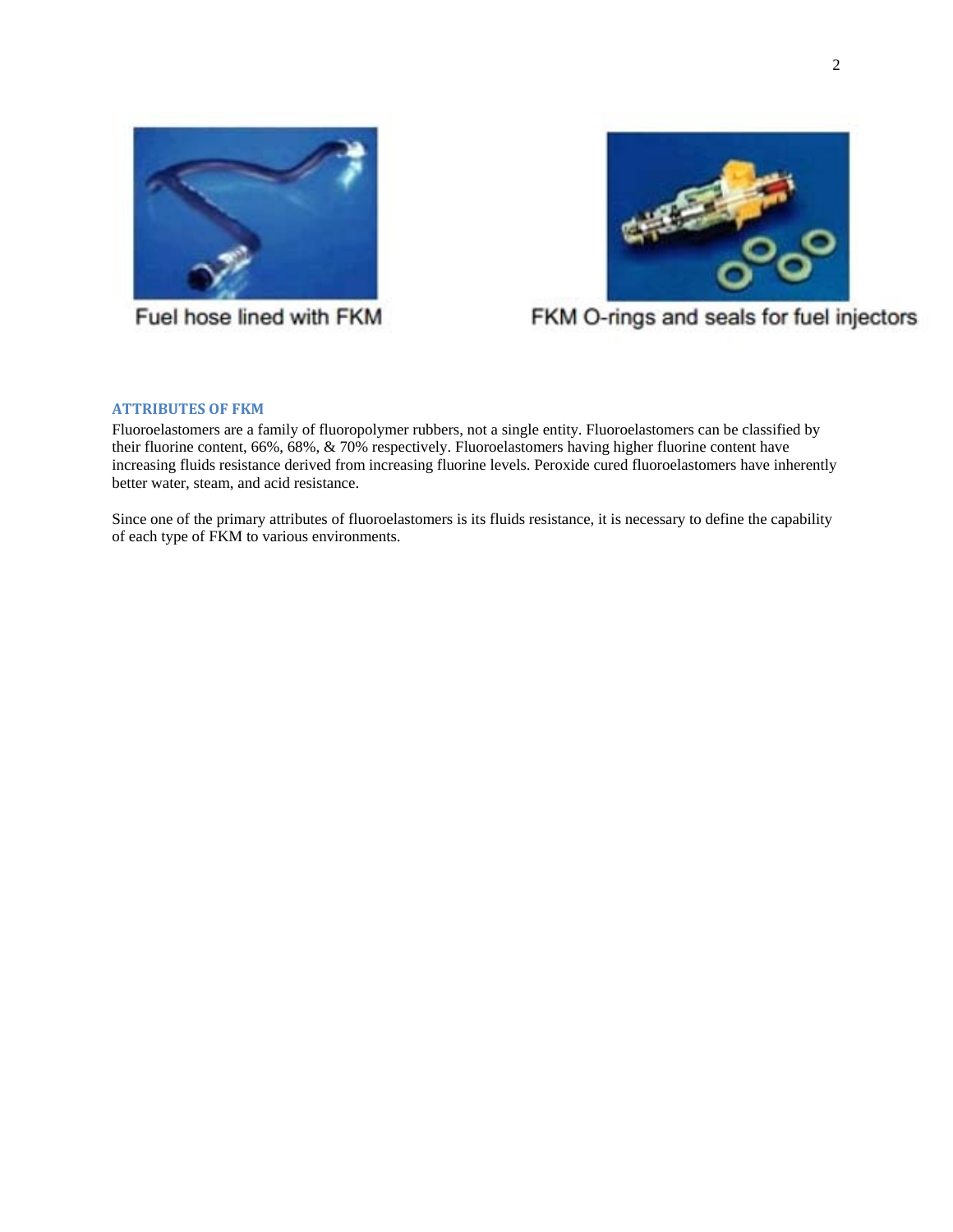|                                                  | Type of Fluoroelastomers (a) |                          |                          |                          |                          |                          |                          |                          |  |
|--------------------------------------------------|------------------------------|--------------------------|--------------------------|--------------------------|--------------------------|--------------------------|--------------------------|--------------------------|--|
|                                                  | $\boldsymbol{A}$             | $\mathbf B$              | F                        | <b>GBL</b>               | <b>GF</b>                | <b>GLT</b>               | <b>GFLT</b>              | <b>ETP</b>               |  |
|                                                  | 66%                          | 68%                      | 70%                      | 66%                      | 70%                      | 64%                      | 67%                      | 67%                      |  |
| <b>Fluid or</b>                                  | fluorine                     | fluorine                 | fluorine                 | fluorine                 | fluorine                 | fluorine                 | fluorine                 | fluorine                 |  |
| <b>Environment</b>                               | copolyme<br>$\mathbf r$      | terpolyme<br>$\mathbf r$ | terpolyme<br>$\mathbf r$ | terpolyme<br>$\mathbf r$ | terpolyme<br>$\mathbf r$ | $_{\text{low}}$          | low                      | non-VF2                  |  |
|                                                  |                              |                          |                          |                          |                          | temp.                    | temp.                    | terpolyme<br>$\mathbf r$ |  |
|                                                  |                              |                          |                          |                          |                          | terpolyme<br>$\mathbf r$ | terpolyme<br>$\mathbf r$ |                          |  |
|                                                  |                              | <b>Cure System</b>       |                          |                          |                          |                          |                          |                          |  |
|                                                  |                              | <b>Bisphenol</b>         |                          |                          |                          | <b>Peroxide</b>          |                          |                          |  |
|                                                  |                              |                          |                          |                          |                          |                          |                          |                          |  |
| <b>Aliphatic</b><br>Hydrocarbons<br>, Process    |                              |                          |                          |                          |                          |                          |                          |                          |  |
| fluids,<br>chemicals                             | $\mathbf 1$                  | $\mathbf 1$              | $1\,$                    | $\mathbf 1$              | $1\,$                    | $\mathbf{1}$             | $\mathbf{1}$             | $\mathbf{1}$             |  |
| <b>Aromatic</b><br>Hydrocarbons<br>(toluene,     |                              |                          |                          |                          |                          |                          |                          |                          |  |
| etc.), Process<br>fluids,<br>chemicals           | $\overline{2}$               | $\mathbf{1}$             | $\mathbf 1$              | $\mathbf 1$              | $\mathbf{1}$             | $\overline{2}$           | $\mathbf{1}$             | 1                        |  |
| <b>Automotive &amp;</b><br><b>Aviation Fuels</b> |                              |                          |                          |                          |                          |                          |                          |                          |  |
| (pure                                            |                              |                          |                          |                          |                          |                          |                          |                          |  |
| hydrocarbons<br>- no alcohol)                    | $\mathbf 1$                  | $\mathbf 1$              | $\mathbf 1$              | $\mathbf 1$              | $\mathbf 1$              | $\mathbf{1}$             | $\mathbf{1}$             | $\mathbf{1}$             |  |
| <b>Automotive</b>                                |                              |                          |                          |                          |                          |                          |                          |                          |  |
| fuels<br>containing                              |                              |                          |                          |                          |                          |                          |                          |                          |  |
| legal levels (5-<br>15%) of                      |                              |                          |                          |                          |                          |                          |                          |                          |  |
| alcohols &<br>ethers                             |                              |                          |                          |                          |                          |                          |                          |                          |  |
| (methanol,<br>ethanol,<br>MTBE, TAME)            | $\overline{2}$               | $\mathbf 1$              | $\mathbf 1$              | $\mathbf{1}$             | $\mathbf 1$              | $\overline{2}$           | $\mathbf 1$              | $\mathbf{1}$             |  |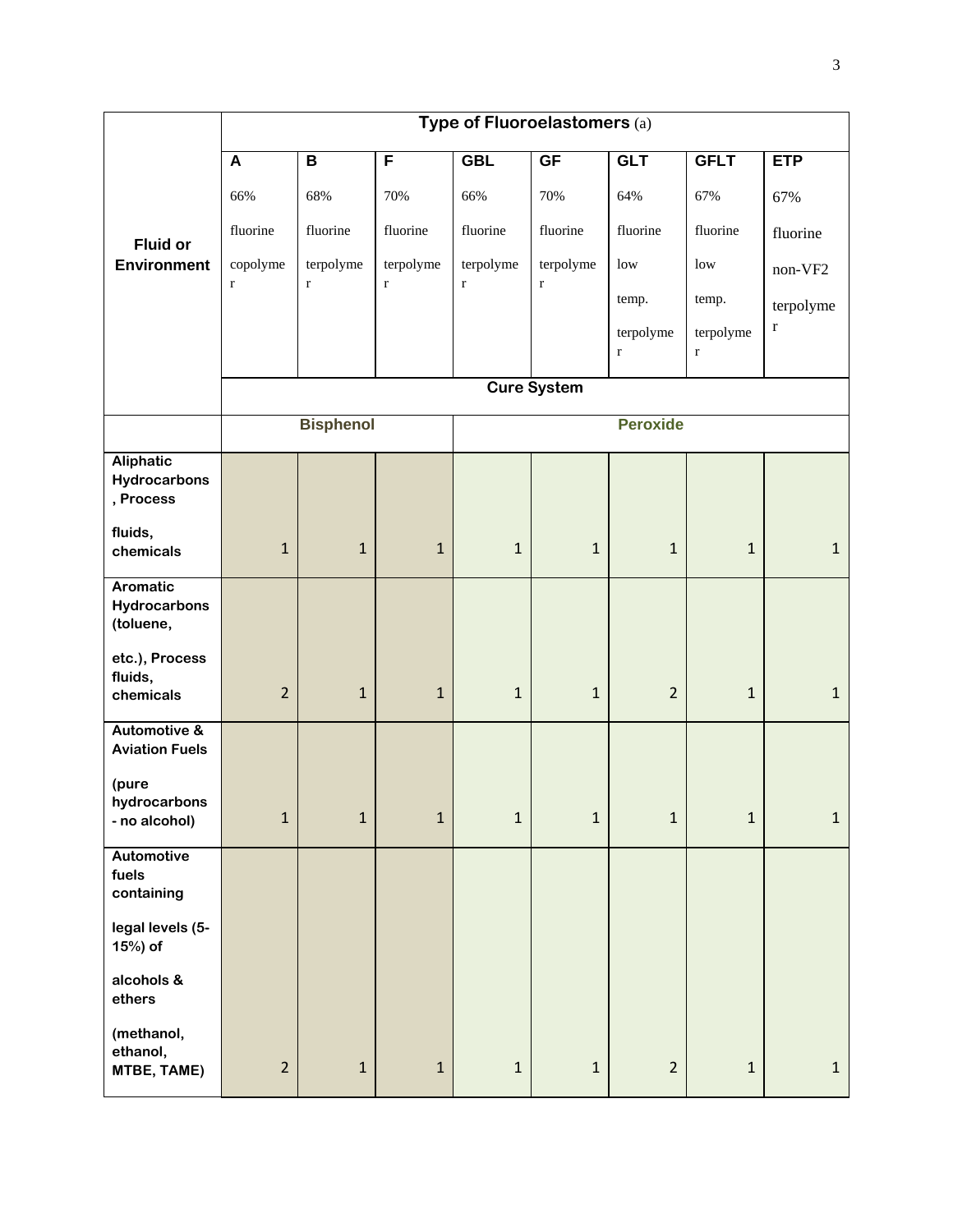|                                             | <b>Bisphenol</b> |                 | <b>Peroxide</b> |                 |                |                 |                 |                |
|---------------------------------------------|------------------|-----------------|-----------------|-----------------|----------------|-----------------|-----------------|----------------|
| Automotive /<br>methanol fuels              |                  |                 |                 |                 |                |                 |                 |                |
| blends up to<br>100%<br>methanol            |                  |                 |                 |                 |                |                 |                 |                |
| (flex fuels)                                | <b>NR</b>        | $\overline{2}$  | $\mathbf 1$     | $\overline{2}$  | $\mathbf 1$    | <b>NR</b>       | $\mathbf{1}$    | $1\,$          |
| <b>Engine</b><br>lubricating oils           |                  |                 |                 |                 |                |                 |                 |                |
| (SE-SF<br>grades)                           | $\overline{2}$   | $\mathbf{1}$    | $\mathbf{1}$    | $\mathbf{1}$    | $\mathbf{1}$   | $\mathbf{1}$    | $\mathbf{1}$    | 1              |
| <b>Engine</b><br>lubricating oils           |                  |                 |                 |                 |                |                 |                 |                |
| (SG-SH<br>grades)                           | 3                | $\overline{2}$  | $\overline{2}$  | $\mathbf{1}$    | $\mathbf{1}$   | $\mathbf{1}$    | $\mathbf{1}$    | 1              |
| <b>Acid (H2SO4,</b><br>HNO3), hot<br>water, |                  |                 |                 |                 |                |                 |                 |                |
| and steam                                   | $\overline{3}$   | $\overline{2}$  | $\overline{2}$  | $\mathbf{1}$    | $\mathbf{1}$   | $\mathbf{1}$    | $\mathbf{1}$    | 1              |
| Strong base,<br>high pH,                    |                  |                 |                 |                 |                |                 |                 |                |
| caustic,<br>amines                          | <b>NR</b>        | <b>NR</b>       | <b>NR</b>       | <b>NR</b>       | <b>NR</b>      | <b>NR</b>       | <b>NR</b>       | $1-2$          |
| Low molecular<br>weight<br>carbonyls        |                  |                 |                 |                 |                |                 |                 |                |
| $-100%$<br>concentration                    |                  |                 |                 |                 |                |                 |                 |                |
| (MTBE, MEK,<br>MIBK, etc.)                  | <b>NR</b>        | <b>NR</b>       | <b>NR</b>       | <b>NR</b>       | <b>NR</b>      | <b>NR</b>       | <b>NR</b>       | $1-2$          |
| Low<br>temperature<br>sealing<br>capability |                  |                 |                 |                 |                |                 |                 |                |
| TR-10 test<br>results                       | $-17^{\circ}$ C  | $-14^{\circ}$ C | $-7^{\circ}$ C  | $-15^{\circ}$ C | $-6^{\circ}$ C | $-30^{\circ}$ C | $-24^{\circ}$ C | $-11^{\circ}C$ |

a = naming convention used by one of the major suppliers of fluoroelastomers

 $1 =$  Excellent, minimal volume swell  $2 =$  Very Good, small volume swell  $3 =$  Good, moderate volume swell

NR = Not Recommended, excessive volume swell or change in physical properties